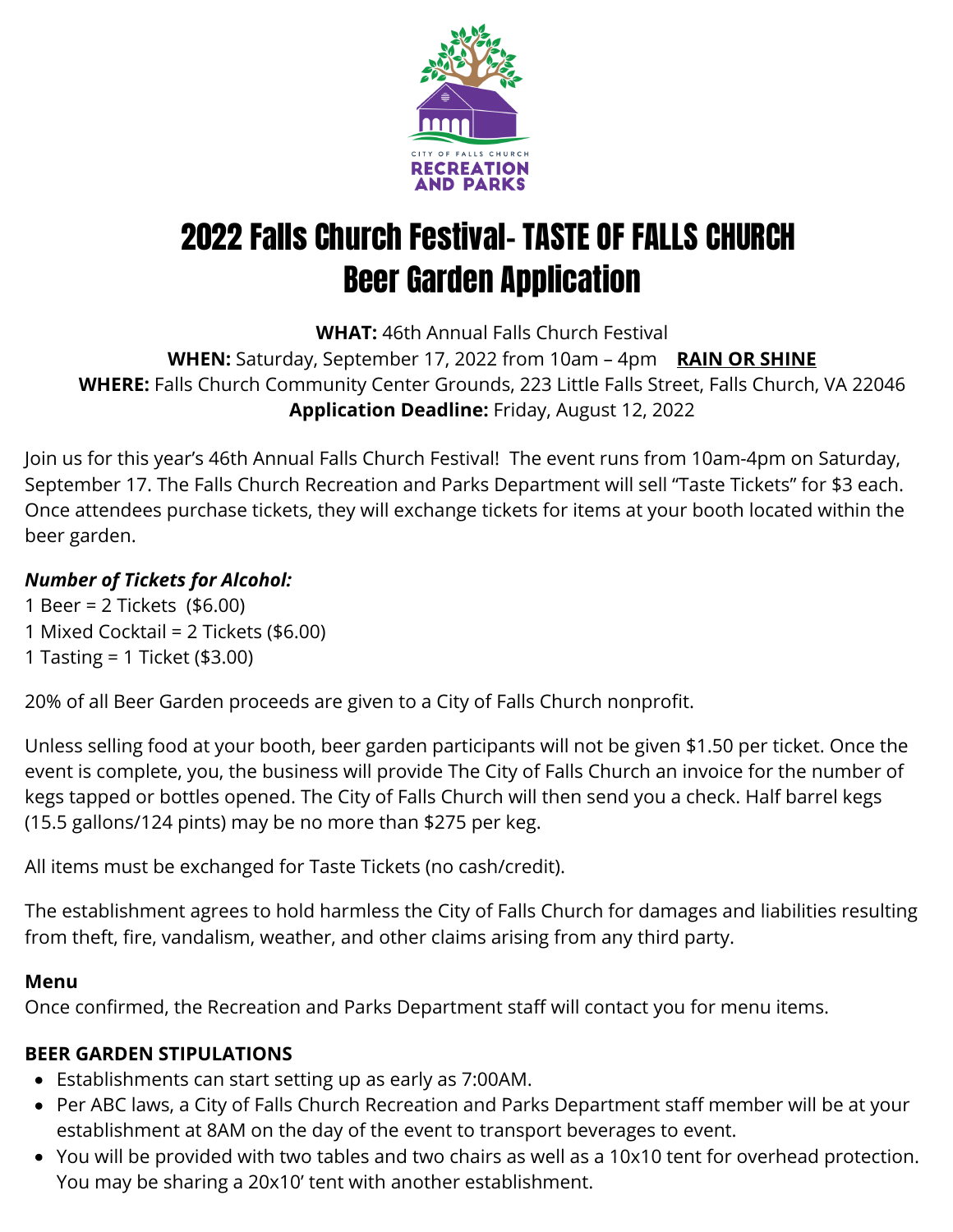- To unload, you will be permitted to drive into the festival area. You may park near your booth space ONLY long enough to unload. You will then need to move your vehicle out of the area before setting up. No driving is permitted on the grass or park areas. No vehicles are permitted in the festival area, except during the initial set-up time to deliver items. All vehicles must be out of the festival area no later than 9:15AM. LATE ARRIVALS WILL NOT BE PERMITTED TO DRIVE INTO THE FESTIVAL AREA.
- Falls Church Recreation and Park Department will apply for an ABC Special Event/Mixed Beverage license. Once received, it will be shared. Please contact your compliance agent for a remote license or any other license you may need to serve at the festival.
- The event runs from 10AM until 4PM.
- The Beer Garden will be open from 11AM-4:00PM. **Last call for alcohol is 3:45PM.**
- You will be required to attend a beer garden meeting at 9AM on the day of the event.
- **The establishment must bring cups, ice, jockey boxes, kegs and any other additional items you may want/need.**

#### **Cup Sizes:**

1 Beer = 2 Tickets (16oz cups)

1 Mixed Cocktail = 2 Tickets (12oz cups)

1 Tastings = 1 Ticket (2oz cups)

- No more than 2 beverages can be served at one time, to one person.
- **Establishment must provide pourers.**
	- All workers must be 21 years of age.
	- Consumption of beer, mixed cocktails or liquor by any volunteer or worker while on duty, or prior to duty is prohibited and illegal.
	- Important Considerations
		- Serving staff are required to decline to serve to persons who appear underage or inebriated. Inspectors of the Virginia ABC will conduct spot-checks of beer locations during the event. They will severely reprimand and enforce infractions of ABC rules, and they have the authority to arrest individuals for violations.
- You will have access to water, not ice. All dirty water must go in water waste bin onsite.
- At the completion of the event, all trash and cardboard boxes will need to be bagged and disposed of in receptacles on site.
- If selling food:
	- Restaurants must meet Fairfax County Health Department regulations for temporary food service establishments. Registration with **Fairfax County Health Departments PLUS** system is required. For a copy of the guidelines or for questions, call (703) 246-2444 or email Allison Olguin at Allison.Olguin@fairfaxcounty.gov.
	- Food vendors who wish to use hazardous materials (i.e. gasoline for generators and propane) must comply with the Statewide Fire Prevention Code and are subject to inspection by the Fire Marshal. If inspected, please be prepared to pay a fee on site.
	- Grease must leave with you.
- Upon conclusion of the festival, you must quickly pack up your area and exit City Hall grounds.
- The Falls Church Recreation and Parks Department has the right to cancel or postpone the event due to weather, natural disasters, pandemics, or other unforeseeable circumstances. We will notify participants at least 48 hours in advance.
- Event materials with specific space assignment, details and maps will be emailed early September.

#### Questions or Concerns?

Contact Special Events Program Supervisor, Scarlett Williams at sawilliams@fallschurchva.gov.